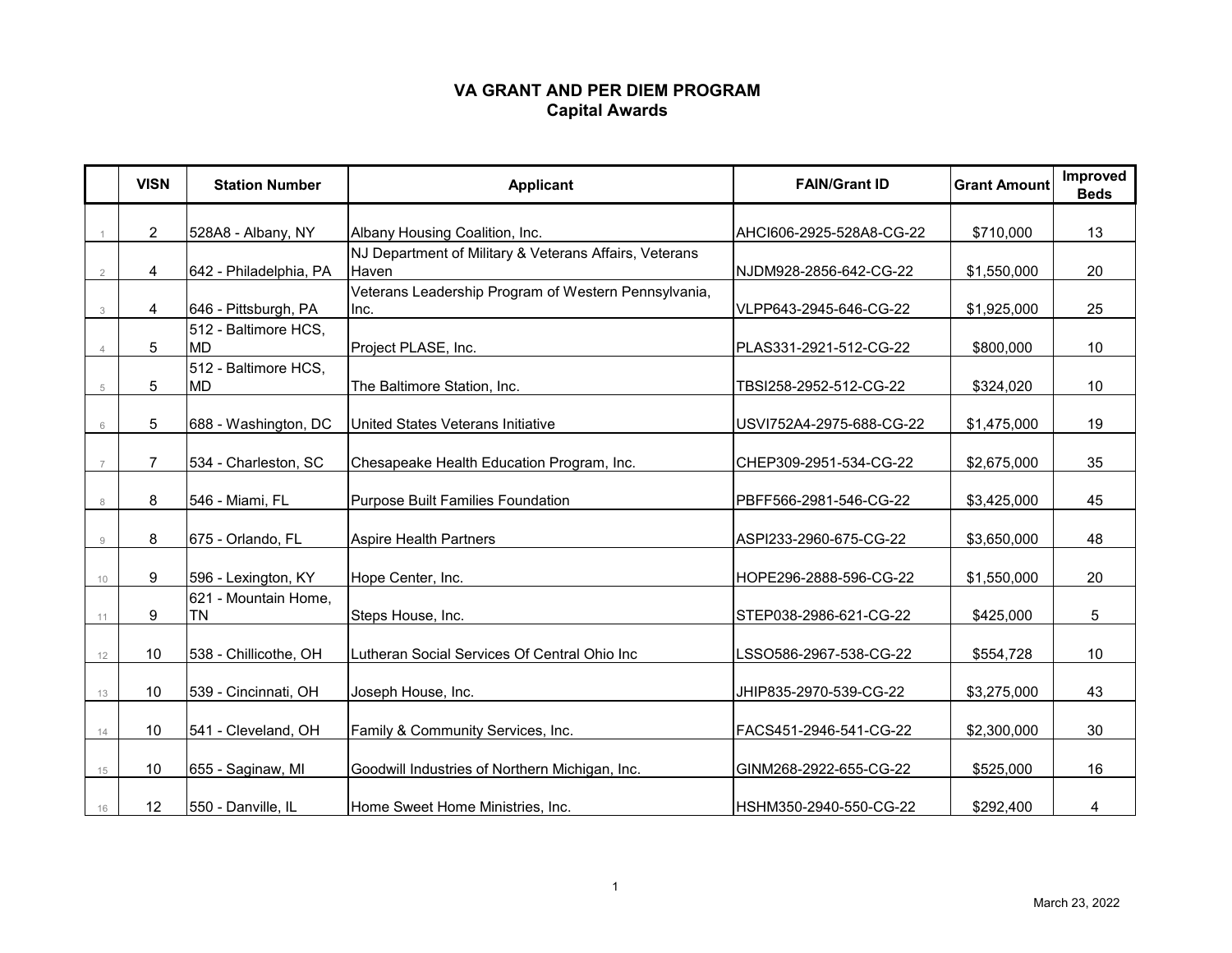## **VA GRANT AND PER DIEM PROGRAM Capital Awards**

|    | <b>VISN</b> | <b>Station Number</b>                | <b>Applicant</b>                                                         | <b>FAIN/Grant ID</b>     | <b>Grant Amount</b> | Improved<br><b>Beds</b> |
|----|-------------|--------------------------------------|--------------------------------------------------------------------------|--------------------------|---------------------|-------------------------|
|    |             |                                      |                                                                          |                          |                     |                         |
| 17 | 12          | 550 - Danville, IL                   | The Salvation Army                                                       | SANE910A1-2931-550-CG-22 | \$2,375,000         | 31                      |
| 18 | 12          | 695 - Milwaukee, WI                  | Center for Veterans Issues, Ltd.                                         | CFVI359-2912-695-CG-22   | \$4,550,000         | 60                      |
| 19 | 16          | 502 - Alexandria, LA                 | Catholic Services Acadiana, Inc.                                         | CSAC497-2961-502-CG-22   | \$1,250,000         | 15                      |
| 20 | 16          | 580 - Houston, TX                    | <b>Castle Cares Community Ministries</b>                                 | CCCM674-2913-580-CG-22   | \$3,950,000         | 52                      |
| 21 | 17          | 671 - San Antonio, TX                | American GI Forum National Veterans Outreach Program,<br>Inc.            | AGFN203-3005-671-CG-22   | \$4,550,000         | 80                      |
| 22 | 19          | 436 - Montana HCS                    | Fort Peck Housing Authority                                              | FPHA070-2991-436-CG-22   | \$138,000           | $\overline{2}$          |
| 23 | 19          | 436 - Montana HCS                    | Volunteers of America, Northern Rockies                                  | VOAR532-3003-436-CG-22   | \$1,580,666         | 10                      |
| 24 | 19          | 666 - Sheridan, WY                   | Volunteers of America, Northern Rockies                                  | VOAR532-2998-666-CG-22   | \$875,000           | 11                      |
| 25 | 20          | 648 - Portland, OR                   | Mid-Willamette Valley Community Action Agency Inc                        | MWVC987-2980-648-CG-22   | \$2,225,000         | 29                      |
| 26 | 20          | 663 - VA Puget Sound,<br>WA          | Washington State Department of Veterans Affairs                          | WSDV074-2929-663-CG-22   | \$3,800,000         | 50                      |
| 27 | 21          | 612 - N. California, CA              | <b>Community Action North Bay</b>                                        | CANB385-2983-612-CG-22   | \$425,000           | 5                       |
| 28 | 21          | 612 - N. California, CA              | Volunteers of America of Greater Sacramento and<br>Northern Nevada, Inc. | VOAW984-2999-612-CG-22   | \$2,745,000         | 80                      |
| 29 | 21          | 640 - Palo Alto, CA                  | Lifemoves                                                                | LIVE469-2901-640-CG-22   | \$950,000           | 12                      |
| 30 | 22          | 501 - New Mexico HCS                 | New Mexico Veterans Integration Centers                                  | NMVI604-2909-501-CG-22   | \$3,200,000         | 42                      |
| 31 | 22          | 605 - Loma Linda, CA                 | Life Community Development                                               | LCDP011-2919-605-CG-22   | \$949,977           | 12                      |
| 32 | 22          | 678 - Southern Arizona<br><b>HCS</b> | Old Pueblo Community Services                                            | OPCF556-2902-678-CG-22   | \$1,775,000         | 23                      |
| 33 | 22          | 691 - Greater Los<br>Angeles HCS     | <b>Good Samaritan Shelter</b>                                            | GOOD375-2947-691-CG-22   | \$425,000           | 5                       |